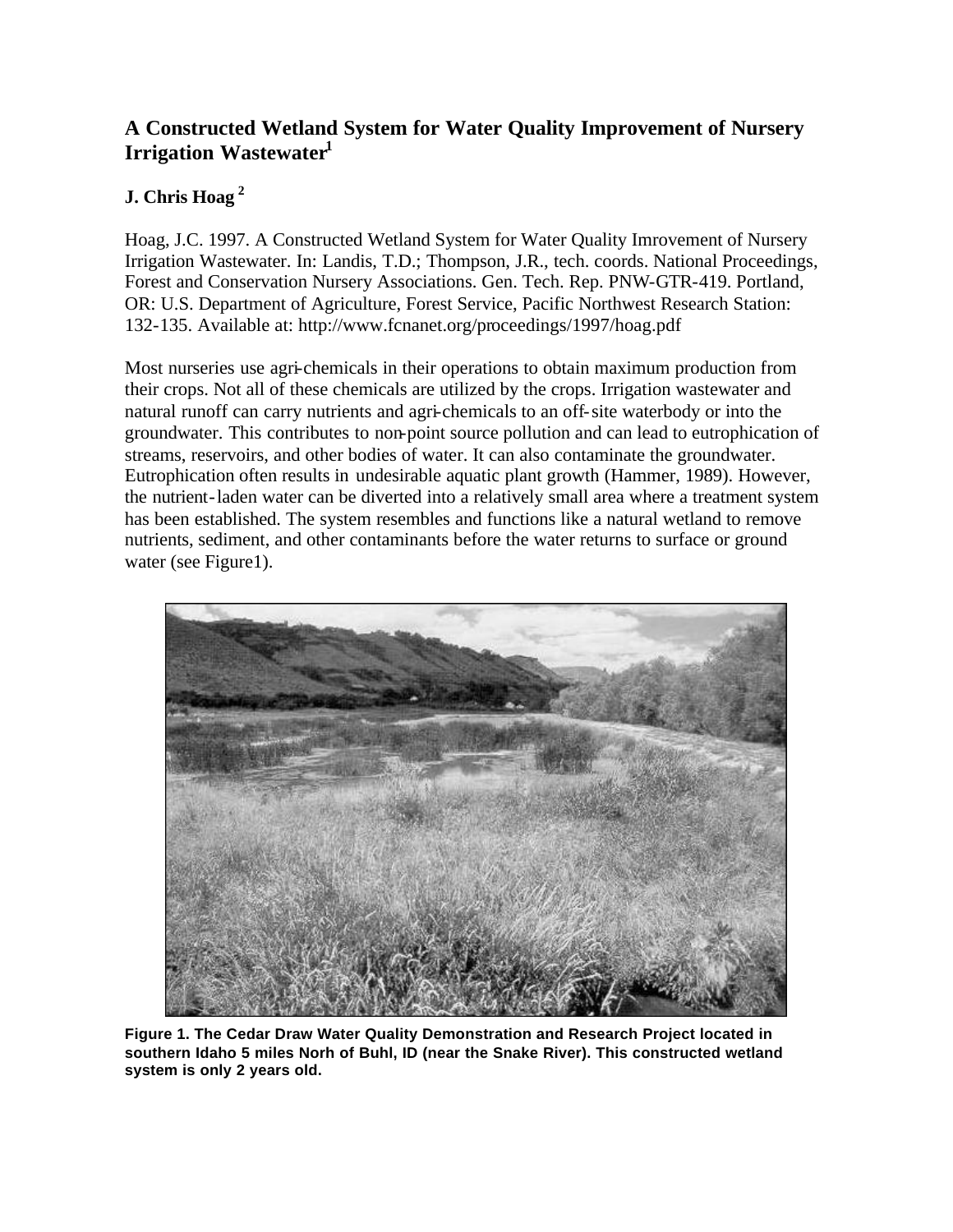A Constructed Wetland System (CWS), sometimes referred to as a nutrient and sediment control system, is both a biological and a physiochemical treatment system that utilizes wetland plants and microbes to assimilate and break down excess nutrients and remove them from the irrigation wastewater (DuPoldt et al., 1993). It is a cost effective way to treat agricultural wastewater before it is returned to surface or groundwater. Few systems of this type that treat nursery wastewater have been built, especially in the arid and semi-arid West. These ecoregions pose special problems for the operation of a year-round constructed wetland system. The first problem is that much of this area receives 10-40 cm (4-16 inches) total annual precipitation, most of which comes in the form of snow. This natural precipitation must be supplemented with irrigation water if crops are to be economically produced. The moisture required for most wetland plants to survive and spread is only available from April through October when water is turned into the irrigation system.

Another problem with the arid and semi-arid west are the temperature extremes. Many of the wetland plants that have been used in Constructed Wetland Systems for water quality improvement in the eastern and southern United States do not grow in the typical weather extremes of the drier West. So, other wetland species must be used to efficiently operate a Constructed Wetland System during the irrigation season and yet survive with almost no water through late fall, winter, and early spring.

A Constructed Wetland System is designed to mimic a natural wetland's purification process by removing a variety of nutrients, sediment, and other contaminants. The actual size of each component is based on contaminant levels (e.g. nitrogen, phosphorous, or total suspended solids) in the water, hydraulic loading rates, and water retention time. The system is not meant to replace proper nursery management, only to supplement it, especially in situations where no other cost effective alternatives are available.

A few advantages of a CWS are: only a small area is needed, low construction costs, long life, easy management, and potential economic returns from harvesting green manure. A CWS is inexpensive, usually constructed on site, and mimics the way natural wetlands treat runoff.

A Constructed Wetland System can also be used in a wide variety of situations other than nursery wastewater treatment. For example, dry cropland, irrigated cropland, irrigation wastewater recovery drains, pastures, and animal waste facilities. A properly designed system can remove a significant amount of nitrogen, soluble and insoluble phosphorus, and sediment from wastewater. It can also improve water quality by reducing the total suspended solids, total dissolved solids, turbidity, some heavy metals, bacteria, and several trace elements (Dortch, 1992).

Constructed Wetland Systems for water quality improvement of irrigation wastewater in the arid and semi-arid West are based on a System that was designed and constructed in Maine (Wengrzynek and Terrell, 1990). USDA holds a public patent on this five-component system based on the biological action of the plants and microbes (US Patent Office, 1992). Each component is specifically designed and sized to reduce or remove various contaminants from the wastewater as it makes its way through the system and eventually returns to surface or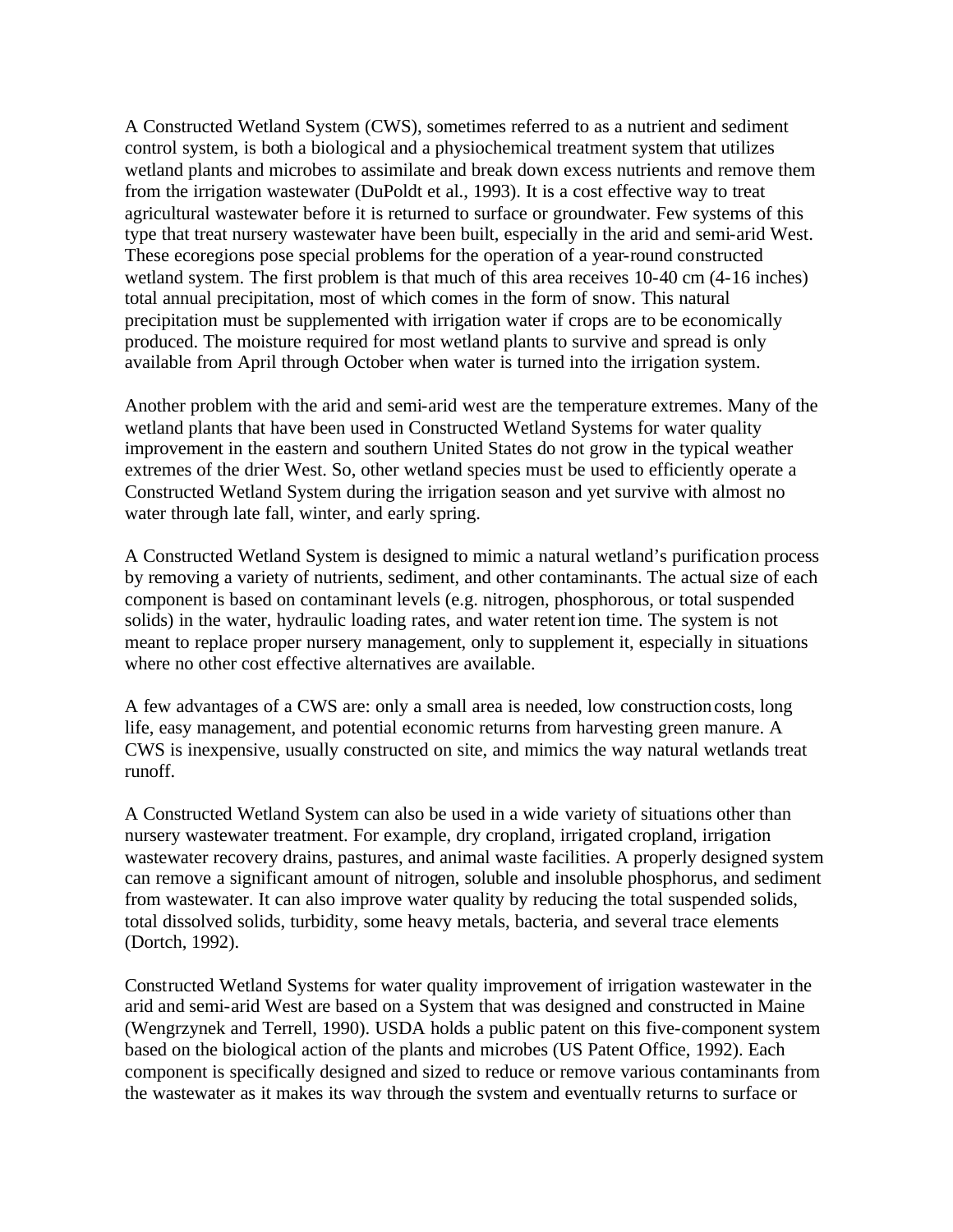ground water. The components are also sized to take excess water that a 25-50 year flood event may produce. During flooding events, the retention time will decrease from the 4-5 day rule to as little as 1 day depending upon the storm event. The lowered retention time will not allow as thorough removal of nutrients as would be normally expected, but it will act as a filter and erosion control complex (Wengrzynek and Terrell, 1990). In Maine, it has been reported that even after storm events of 5 cm/hr that occurred on saturated ground, the system was able to remove 94% of Total Phosphorous and 95% of Total Suspended Solids (US Patent Office, 1992).

The 5 components in a Constructed Wetland System are:

**1) Sediment basin** - wastewater first enters the CWS at the sediment basin. The sediment basin is designed to collect organic matter, larger sediment particles and adsorbed phosphorus from the wastewater before it enters the next component. It regulates flow and acts as a buffer to protect the majority of the other components from abnormal runoff. Nothing is planted in this component. Over time submergent vegetation will establish, but will be removed with periodic cleanout.

2) **Primary filter** - a level area that receives sheet flow from the sediment basin. It is planted with rhizomatous grasses or wetland plants to establish a dense sod. Species include 'Garrison' Creeping Foxtail (*Alopecurus arundinaceus*), or a combination of Baltic Rush (*Juncus balticus*), Nebraska Sedge (*Carex nebrascensis*), and Creeping Spikerush (*Eleocharis palustris*) depending upon specific landowner objectives. This component removes fine sediment, nutrients (mainly nitrates), and acts as a buffer to protect the vegetated wetland from abnormal runoff.

**3) Shallow wetland** - constructed to maintain shallow water and saturated soil conditions. It receives water flow from the primary filter. This component is especially important in the removal of nitrates, ammonia, and bacteria. The conditions are suitable for growth of a dense stand of emergent aquatic plants and habitat for important micro and macro organisms. This component is normally planted to Hardstem Bulrush (*Schoenoplectus acutu*s) and Cattails (*Typha latifolia*).

**4) Deep water pond** - designed to provide a limnetic ecosystem for nutrient (mainly orthophosphorous) and fine sediment removal. Water from the shallow wetland flows into the deep water pond. The pond ecosystem is a living filter which provides habitat for a variety of organisms. This component is too deep for emergent vegetation. It is usually planted with Duckweed (*Lemna* sp.), Pondweeds (*Potamogeton* sp.), and other submergent plants.

**5) Final filter**- relatively level, stable, vegetated area between the deep water pond and the surface or ground water where the cleaned irrigation wastewater is deposited. The final filter will remove algae and nutrients that occasionally might move through the system during spring runoff or flood conditions. This component is planted to a wide variety of native wetland plant species. It can also have woody riparian plant species in it.

Maintenance of the system is necessary on an annual basis. Harvesting above-ground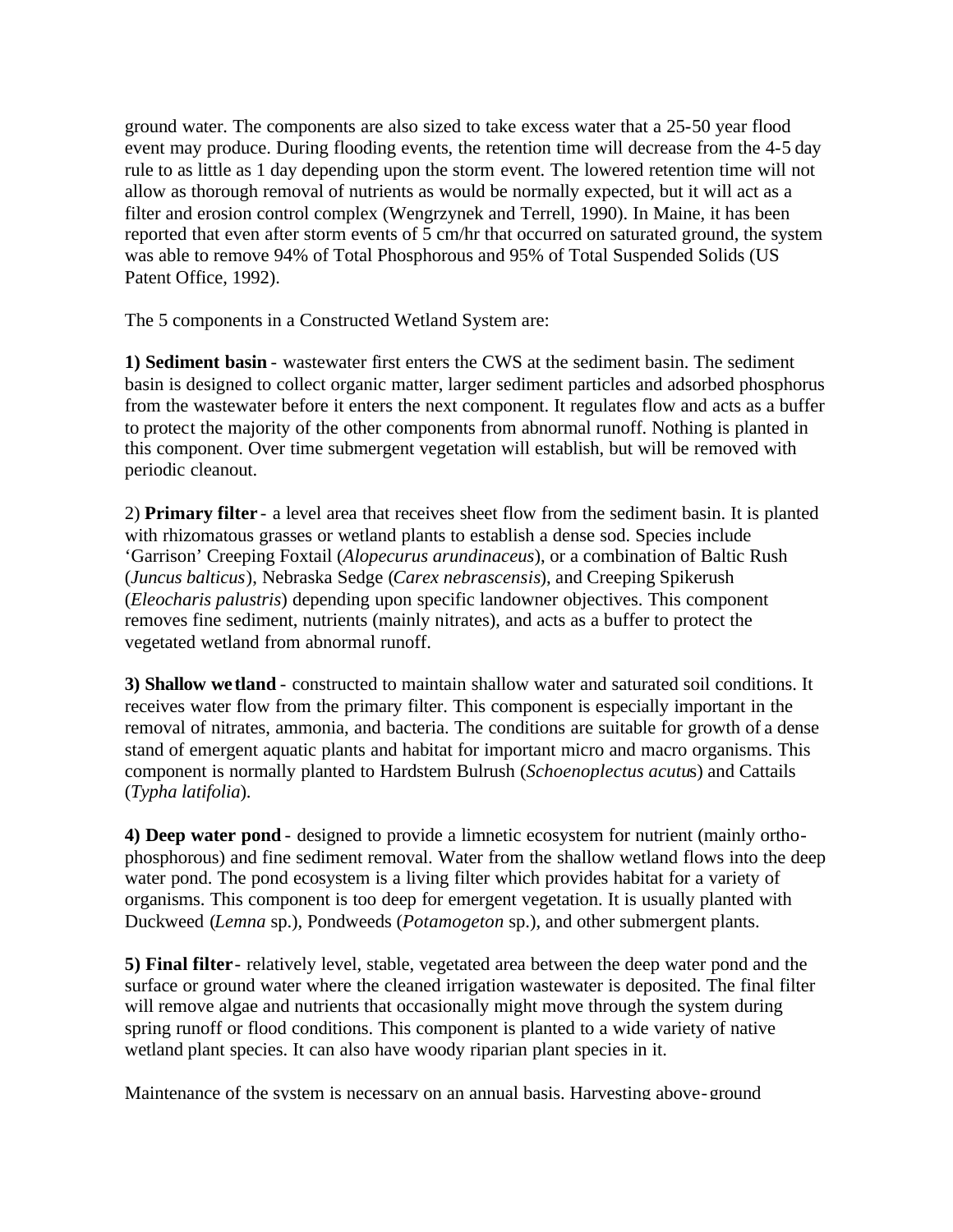vegetation in the Primary Filter and occasional sediment removal from the sediment basin and deep water pond are critical parts of system maintenance (USDA Soil Conservation Service, 1993). Removal of the above ground biomass in the Primary Filter is necessary to remove assimilated nutrients. This can be accomplished by haying and feeding the harvested plant materials or by chopping the plant materials and applying it on other fields as fertilizer. Decay of unharvested above ground plant materials would release the nutrients back into the water when it reenters the system the next year (Mitsch and Gosselink, 1986). Vegetation in the Shallow Wetland should not be harvested on a regular basis. The living and dead material provide sites for microbial activity that is necessary to break down the excess nutrients in the water. Phosphorous is also removed from the wastewater by attaching itself to the suspended solids. The majority of these solids are removed in the sediment basin (Dortch, 1992). Cleanout of the sediment basin and reapplication of the sediment on fields allows long term removal and reduces fertilizer costs.

Additional benefits can be achieved from the sale of plants from the different components as the system matures. Since most of the nutrient breakdown is accomplished by microbial activity in the rhizosphere, extensive adventitious root growth provides more total area for microbial attachment sites (Brix, 1987). As the plants mature, less adventitious root growth occurs as the plants put more energy into seed production. By removing some of the plants from the colony, the remaining plants tend to put out more adventitious roots again. The plants that are removed can then be sold to help defray the original cost of construction or continued maintenance costs.

Existing systems have produced removal efficiencies of 66 to 95% for nitrogen, total phosphorous, and total suspended solids (Dortch, 1992). Extensive application of this technology would result in significant improvements in water quality, wildlife habitat, aesthetics, and quality of life. By using this system for nursery wastewater quality improvement, the entire nursery trade can demonstrate its commitment in helping to improve the nation's surface and ground water quality.

Plants necessary to populate the various components are not readily available on the market. This is especially true of performance-tested ecotypes. In order to address this need, the Interagency Riparian/Wetland Plant Development Project, USDA-NRCS Plant Materials Center, Aberdeen, ID recently released 22 performance-tested ecotypes of six different species of wetland plants:

Nebraska Sedge, *Carex nebrascensis* **(CANE2)**  Creeping Spikerush, *Eleocharis palustris* **(ELPA3)** Baltic Rush, *Juncus balticus* **(JUBA)**  Threesquare Bulrush, *Scirpus pungens* **(SCPU3)** Alkali Bulrush, *Scirpus maritimus* **(SCMA)** Hardstem Bulrush, *Scirpus acutus* **(SCAC)**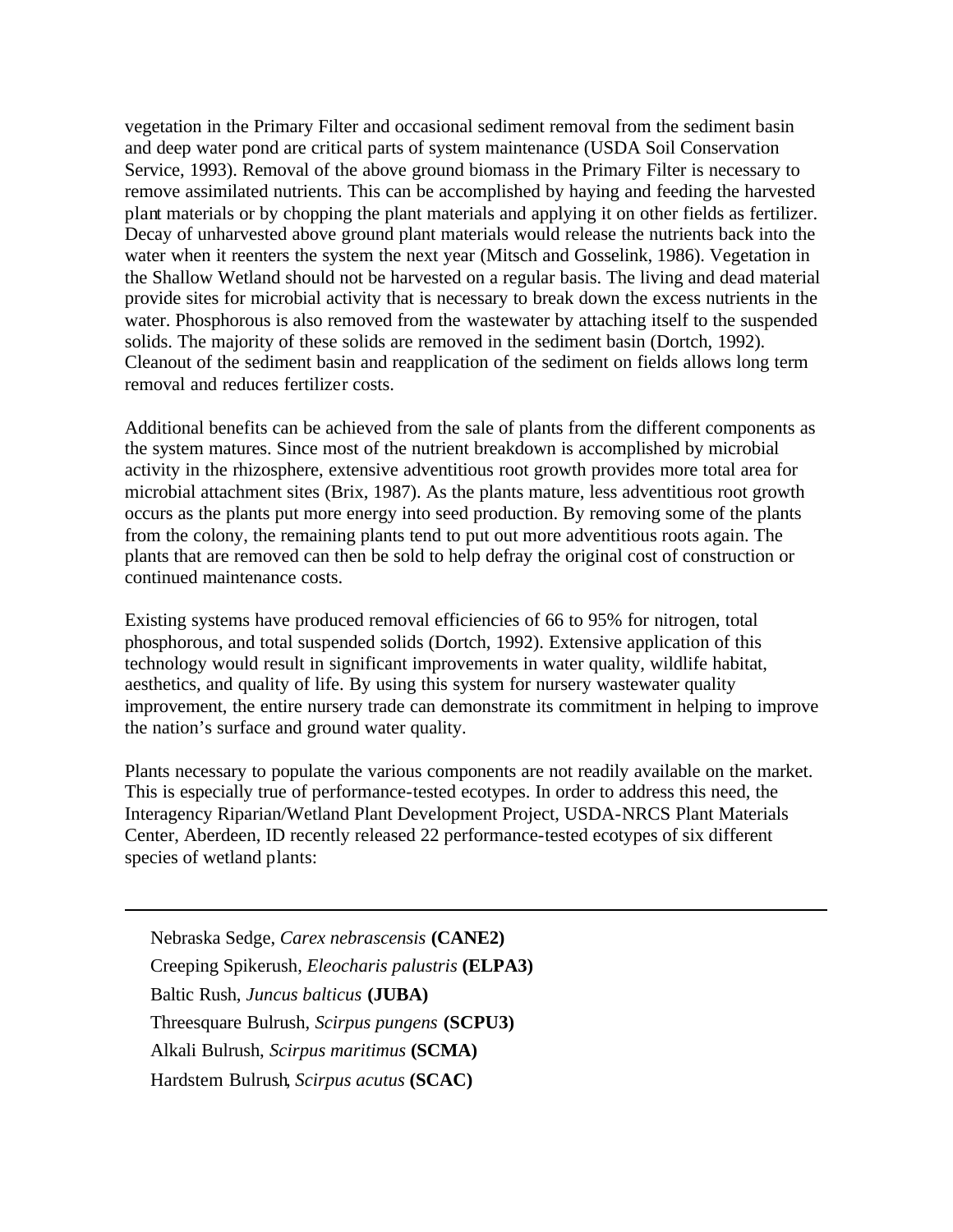Plants from each of four different ecoregions (based on Land Resource Regions as defined in Agriculture Handbook 296) located in the Plant Materials Center Service Area of Idaho, eastern Oregon, northeastern California, Nevada, and Utah were selected based on their performance in low precipitation, medium elevation areas of the Intermountain and Great Basin regions. In addition, they were selected based on seed production, spread, and vigor (Figure2). These plants were released under the new alternative plant release procedures defined by AOSCA as Selected Releases (Young, 1995). Release notices are available upon request. Seed can be obtained by collecting at the Selected Release source.



**Figure 2. The Prairie habitats' "Prairie Seed Stripper can be used to collect the seeds of all the wetland plants worked with in the Constructed Wetland Systems.** 

*<sup>1</sup>Hoag, J.C. 1997. A Constructed Wetland System for Water Quality Imrovement of Nursery Irrigation Wastewater. In: Landis, T.D.; Thompson, J.R., tech. coords. National Proceedings, Forest and Conservation Nursery Associations. Gen. Tech. Rep. PNW-GTR-419. Portland, OR: U.S. Department of Agriculture, Forest Service, Pacific Northwest Research Station: 132-135.*

*<sup>2</sup>USDA, Aberdeen PMC MCRS, Aberdeen, ID 83210.* 

## **Literature Cited**

Brix, Hans 1987. Treatment of wastewater in the rhizosphere of wetland plants — The rootzone method. Wat. Sci. Tech., Vol 19. p. 107-117.

Dortch, Mark S., 1992. Literature analysis addresses the functional ability of wetlands to improve water quality. The Wetlands Research Program Bulletin, Vol. 2(4), USA Corps of Engineers Waterways Experiment Station, Vicksburg, MS: 4 pp.

DuPoldt, Carl A., R.W. Franzen, C.R. Terrell, and R.J. Wengrzynek, 1993. Nutrient and Sediment Control System. Environmental Quality Technical Note No. N4, USDA-SCS, NNTC, Chester, PA. 19 pp.

Hammer, Donald A. (ed.) 1989. Constructed Wetlands for Wastewater Treatment: Municipal, Industrial, and Agricultural. Lewis Publishers, Chelsea, MI. 831 pp.

Mitsch, William J. and J.G. Gosselink, 1986. Wetlands. Van Nostrand Reinhold Co., Inc, NY, NY. 539 pp.

USDA Soil Conservation Service, 1993. Nutrient and sediment control system standard. Idaho State Draft Interim Standard 101, Idaho Technical Guide. April, 1993. 9 pp.